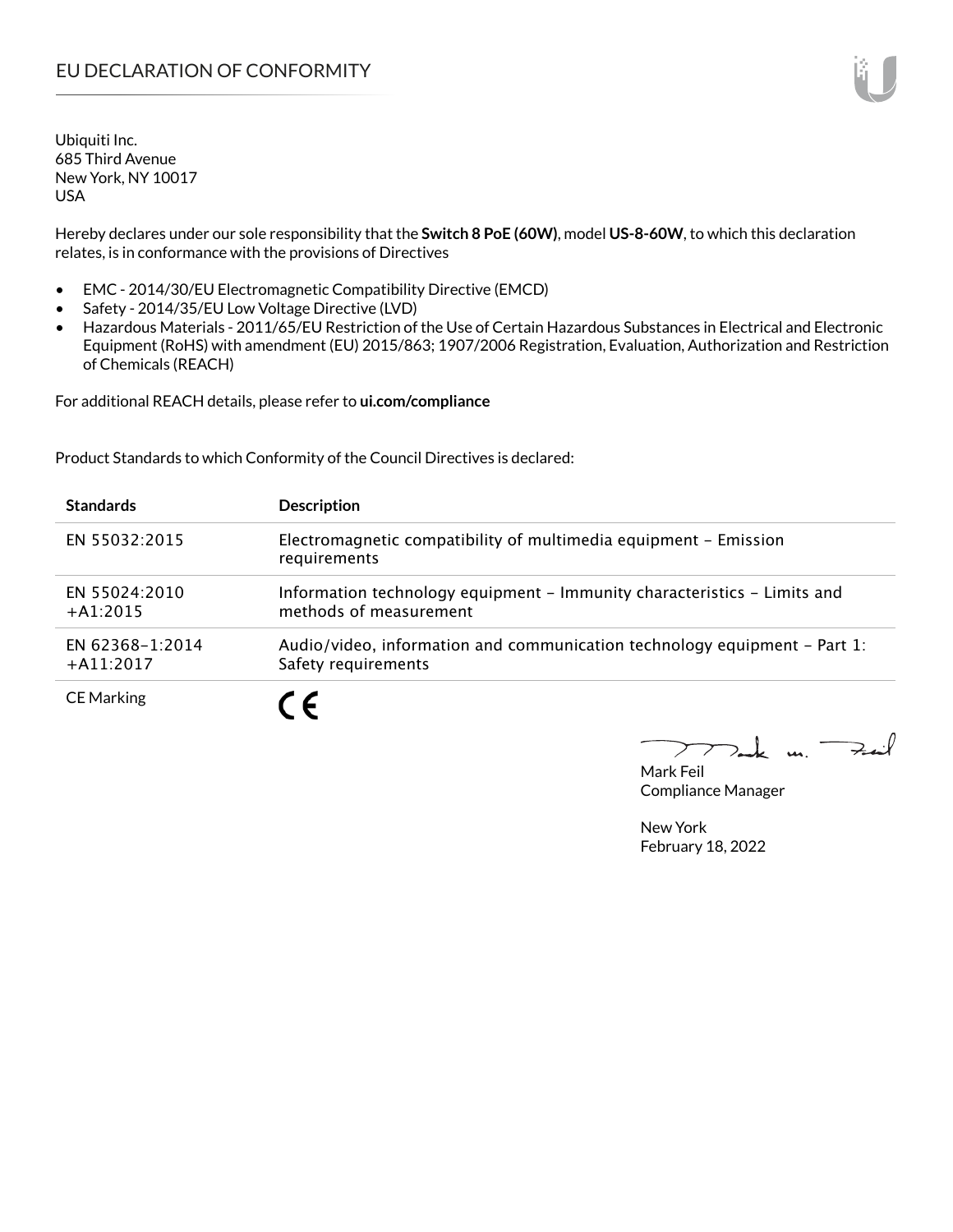### **US-8-60W**

#### **български** [Bulgarian]

С настоящото Ubiquiti декларира, че това устройство US-8-60W е в съответствие със съществените изисквания и други приложими разпоредби на Директиви 2014/30/ЕС, 2014/35/ЕС.

#### **Hrvatski** [Croatian]

Ubiquiti ovim putem izjavljuje da je ovaj uređaj US-8-60W sukladan osnovnim zahtjevima i ostalim bitnim odredbama Direktiva 2014/30/EU, 2014/35/EU.

#### **Čeština** [Czech]

Ubiquiti tímto prohlašuje, že toto US-8-60W zařízení, je ve shodě se základními požadavky a dalšími příslušnými ustanoveními směrnic 2014/30/EU, 2014/35/EU.

#### **Dansk** [Danish]

Hermed, Ubiquiti, erklærer at denne US-8-60W enhed, er i overensstemmelse med de væsentlige krav og øvrige relevante krav i direktiver 2014/30/EU, 2014/35/EU.

#### **Nederlands** [Dutch]

Hierbij verklaart Ubiquiti, dat deze US-8-60W apparaat, in overeenstemming is met de essentiële eisen en de andere relevante bepalingen van richtlijnen 2014/30/EU, 2014/35/EU.

#### **English**

Hereby, Ubiquiti, declares that this US-8-60W device, is in compliance with the essential requirements and other relevant provisions of Directives 2014/30/EU, 2014/35/EU.

#### **Eesti keel** [Estonian]

Käesolevaga Ubiquiti kinnitab, et antud US-8-60W seade, on vastavus olulistele nõuetele ja teistele asjakohastele sätetele direktiivide 2014/30/EL, 2014/35/EL.

#### **Suomi** [Finnish]

Täten Ubiquiti vakuuttaa, että tämä US-8-60W laite, on yhdenmukainen olennaisten vaatimusten ja muiden sitä koskevien direktiivien 2014/30/EU, 2014/35/EU.

#### **Français** [French]

Par la présente Ubiquiti déclare que l'appareil US-8-60W, est conforme aux exigences essentielles et aux autres dispositions pertinentes des directives 2014/30/UE, 2014/35/UE.

#### **Deutsch** [German]

Hiermit erklärt Ubiquiti, dass sich dieses US-8-60W Gerät, in Übereinstimmung mit den grundlegenden Anforderungen und den anderen relevanten Vorschriften der Richtlinien 2014/30/EU, 2014/35/EU befindet.

#### **Ελληνικά** [Greek]

Δια του παρόντος, Ubiquiti, δηλώνει ότι αυτή η συσκευή US-8-60W, είναι σε συμμόρφωση με τις βασικές απαιτήσεις και τις λοιπές σχετικές διατάξεις των οδηγιών 2014/30/EE, 2014/35/EE.

#### **Magyar** [Hungarian]

Ezennel Ubiquiti kijelenti, hogy ez a US-8-60W készülék megfelel az alapvető követelményeknek és más vonatkozó 2014/30/EU, 2014/35/EU irányelvek rendelkezéseit.

#### **Íslenska** [Icelandic]

Hér, Ubiquiti, því yfir að þetta US-8-60W tæki er í samræmi við grunnkröfur og önnur viðeigandi ákvæði tilskipana 2014/30/ESB, 2014/35/ESB.

#### **Italiano** [Italian]

Con la presente, Ubiquiti, dichiara che questo dispositivo US-8-60W, è conforme ai requisiti essenziali ed alle altre disposizioni pertinenti delle direttive 2014/30/UE, 2014/35/UE.

#### **Latviešu valoda** [Latvian]

Ar šo, Ubiquiti, deklarē, ka US-8-60W ierīce, ir saskaņā ar būtiskajām prasībām un citiem attiecīgiem noteikumiem Direktīvās 2014/30/ES, 2014/35/ES.

#### **Lietuvių kalba** [Lithuanian]

Ubiquiti deklaruoja, kad šis US-8-60W įrenginys atitinka esminius reikalavimus ir kitas 2014/30/ES, 2014/35/ES Direktyvų nuostatas.

#### **Malti** [Maltese]

Hawnhekk, Ubiquiti, tiddikjara li dan il-mezz US-8-60W huwa konformi mar-rekwiżiti essenzjali u dispożizzjonijiet rilevanti oħrajn ta 'Direttivi 2014/30/UE, 2014/35/UE.

#### **Norsk** [Norwegian]

Herved Ubiquiti, erklærer at denne US-8-60W enheten, er i samsvar med de grunnleggende kravene og andre relevante bestemmelser i direktivene 2014/30/EU, 2014/35/EU.

#### **Polski** [Polish]

Niniejszym, Ubiquiti, oświadcza, że urządzenie US-8-60W, jest zgodny z zasadniczymi wymaganiami oraz pozostałymi stosownymi postanowieniami Dyrektyw 2014/30/UE, 2014/35/UE.

#### **Português** [Portuguese]

Ubiquiti declara que este dispositivo US-8-60W, está conforme com os requisitos essenciais e outras disposições das Directivas 2014/30/UE, 2014/35/UE.

#### **Română** [Romanian]

Prin prezenta, Ubiquiti declară că acest dispozitiv US-8-60W este în conformitate cu cerințele esențiale și alte prevederi relevante ale Directivelor 2014/30/UE, 2014/35/UE.

#### **Slovenčina** [Slovak]

Týmto Ubiquiti, prehlasuje, že toto US-8-60W zariadenie, je v súlade so základnými požiadavkami a ďalšími relevantnými ustanoveniami smernice 2014/30/EÚ, 2014/35/EÚ.

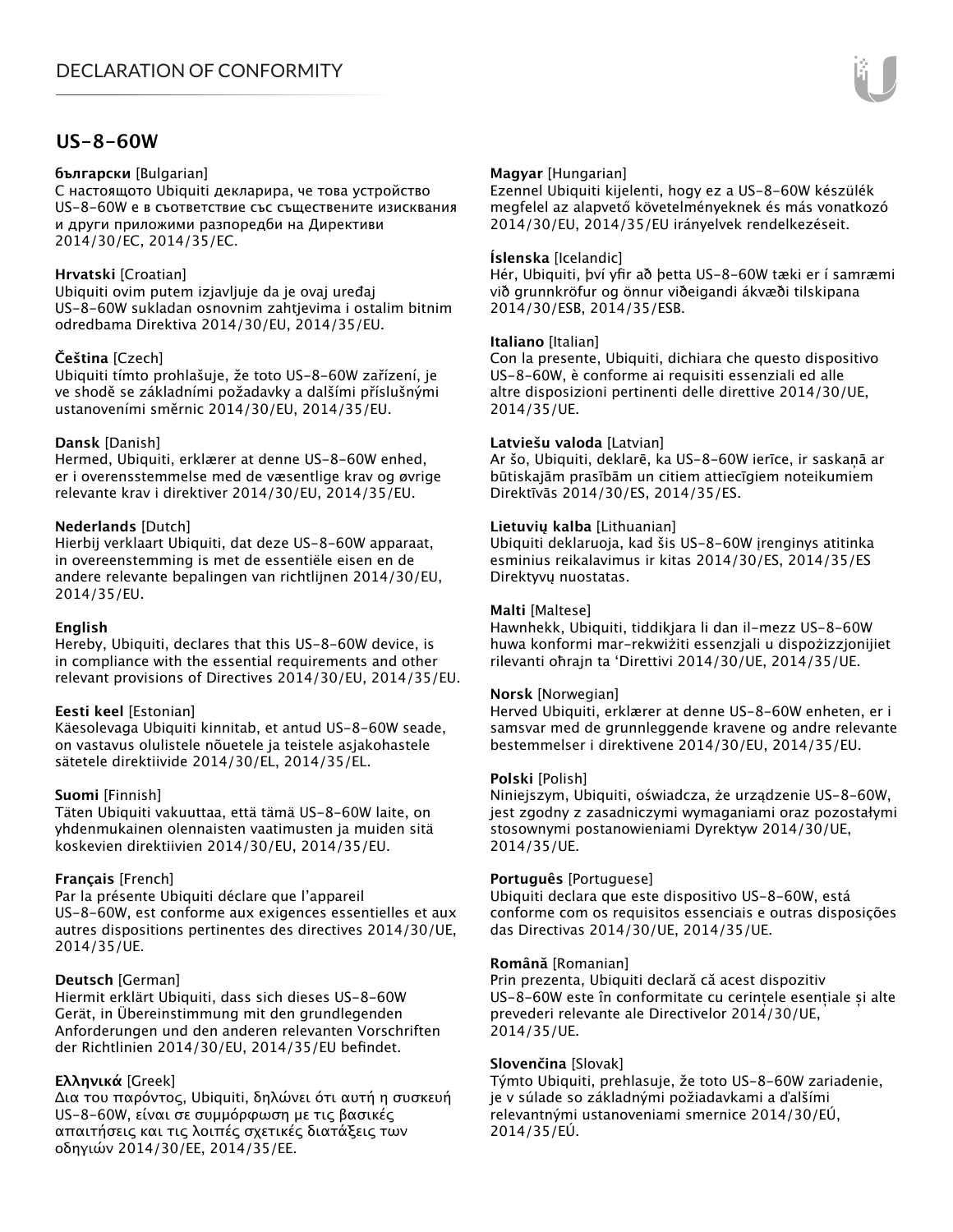#### **Slovenščina** [Slovenian]

Družba Ubiquiti izjavlja, da je naprava US-8-60W v skladu z obveznimi zahtevami in drugimi ustreznimi določbami direktiv 2014/30/EU in 2014/35/EU.

#### **Español** [Spanish]

Por medio de la presente Ubiquiti declara que este dispositivo US-8-60W, cumple con los requisitos esenciales y cualesquiera otras disposiciones aplicables o exigibles de las Directivas 2014/30/UE, 2014/35/UE.

#### **Svenska** [Swedish]

Härmed Ubiquiti, intygar att denna US-8-60W enhet är i överensstämmelse med de väsentliga egenskapskrav och övriga relevanta bestämmelser som framgår av direktiven s2014/30/EU, 2014/35/EU.

#### **Accessories**:

https://www.ui.com/products/#default https://www.ui.com/products/#accessories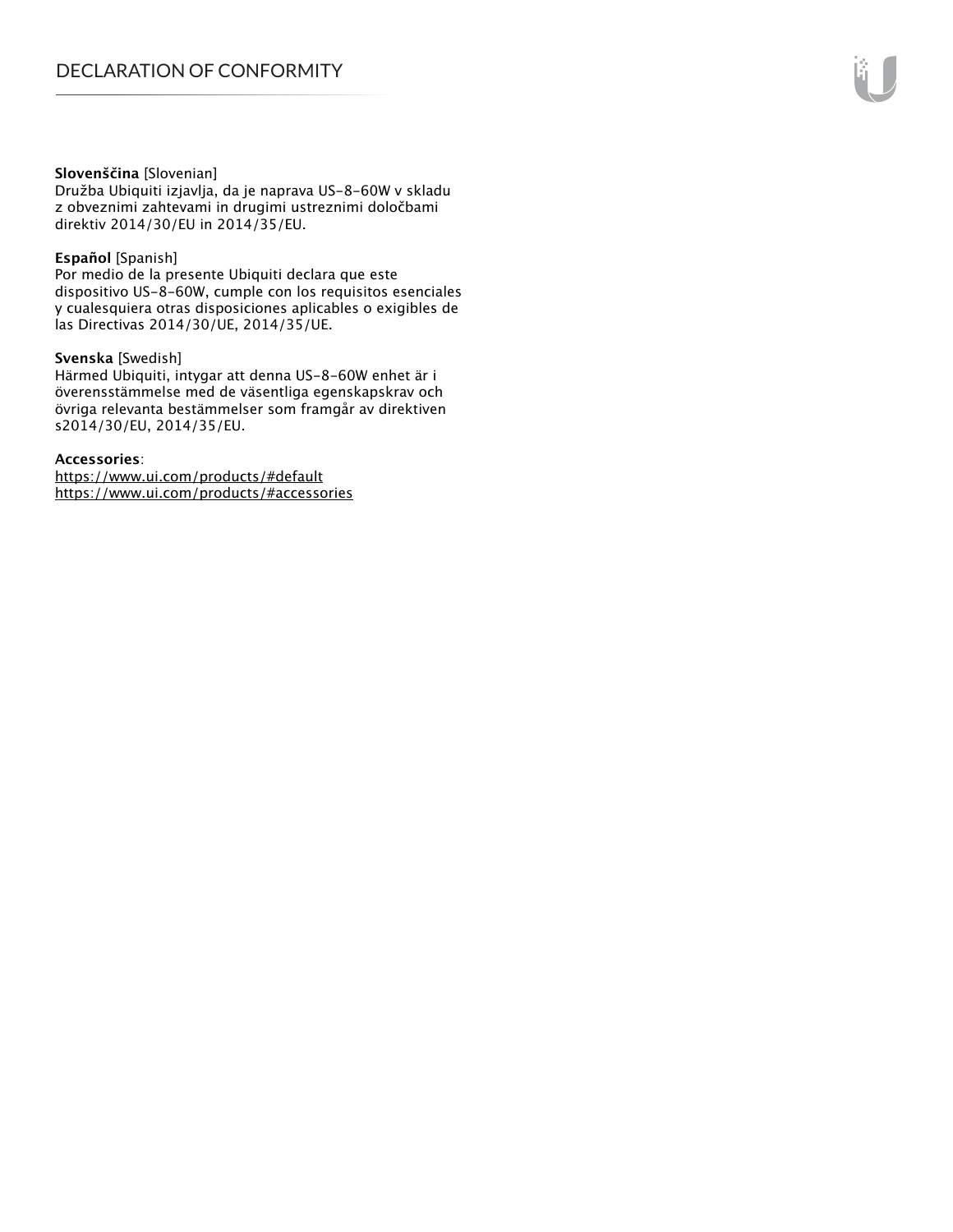Hereby declares under our sole responsibility that the **Switch 8 PoE (60W)**, model **US-8-60W**, to which this declaration relates, is in conformance with the provisions of UK Regulations

- Electromagnetic Compatibility Regulations 2016
- Electrical Equipment (Safety) Regulations 2016
- Hazardous Materials The Restriction of the Use of Certain Hazardous Substances in Electrical and Electronic Equipment Regulations 2012; 1907/2006 Registration, Evaluation, Authorization and Restriction of Chemicals (REACH)

For additional REACH details, please refer to **ui.com/compliance**

Product Standards to which Conformity of the Council Directives is declared:

| <b>Standards</b>                | <b>Description</b>                                                                                 |
|---------------------------------|----------------------------------------------------------------------------------------------------|
| EN 55032:2015                   | Electromagnetic compatibility of multimedia equipment - Emission require-<br>ments                 |
| EN 55024:2010<br>$+A1:2015$     | Information technology equipment – Immunity characteristics – Limits and<br>methods of measurement |
| EN 62368-1:2014<br>$+$ A11:2017 | Audio/video, information and communication technology equipment – Part 1:<br>Safety requirements   |
| <b>UKCA Marking</b>             | JK                                                                                                 |

 $k$  un  $\rightarrow$ 

Mark Feil Compliance Manager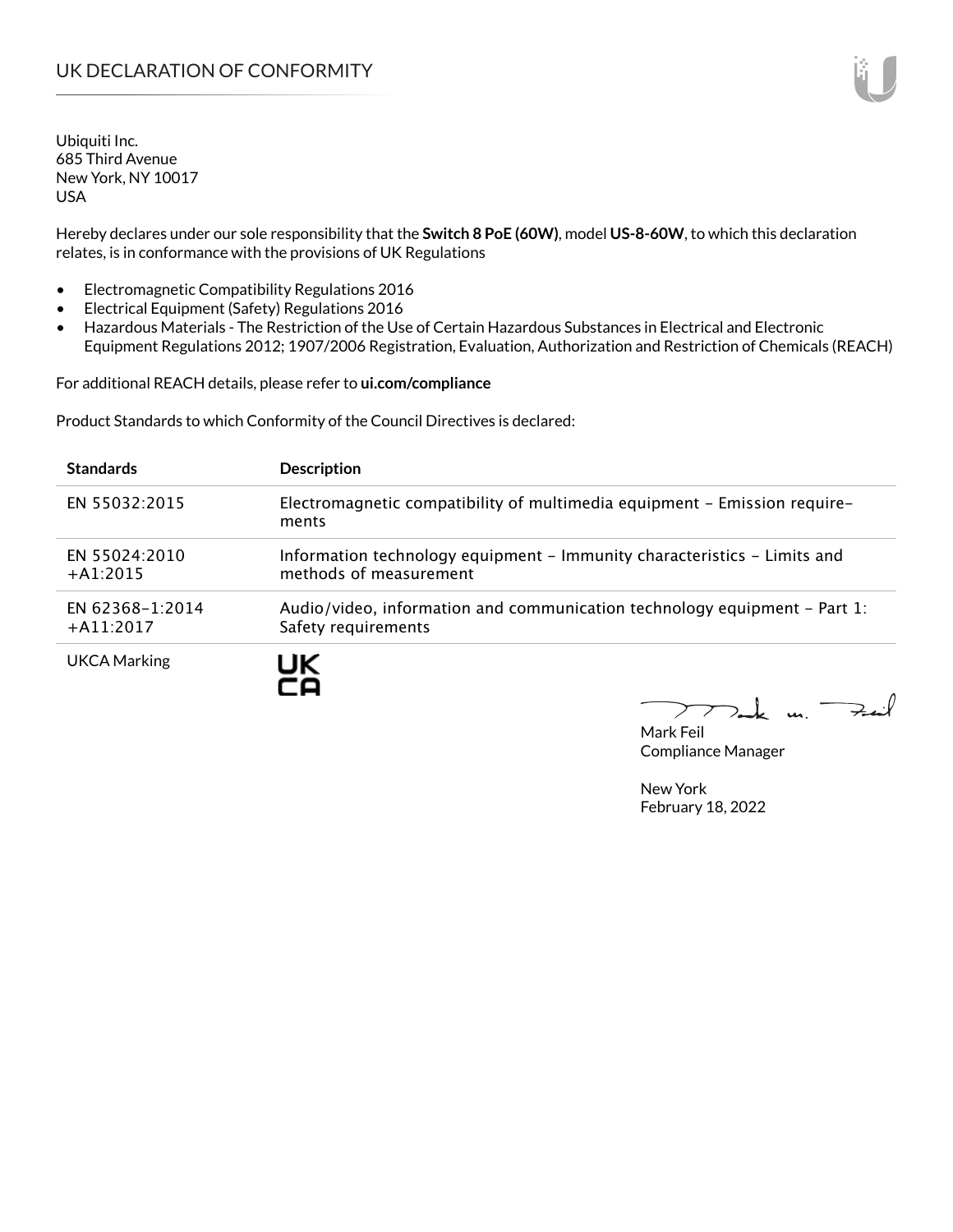# DICHIARAZIONE DI CONFORMITÀ UE ITALIAN ITALIAN

Ubiquiti Inc. 685 Third Avenue New York, NY 10017 USA

Con la presente dichiara sotto la propria esclusiva responsabilità che l' **Switch 8 PoE (60W)**, modello **US-8-60W**, a cui si riferisce la presente dichiarazione, è conforme alle disposizioni delle Direttive

- EMC -2014/30/UE Direttiva sulla Compatibilità Elettromagnetica (EMCD)
- Sicurezza -2014/35/UE Direttiva sulla Bassa Tensione (LVD)
- Materiali Pericolosi -2011/65/UE Restrizione dell'uso di alcune Sostanze Pericolose nelle Apparecchiature Elettriche ed Elettroniche (RoHS) con emendamento (UE) 2015/863; 1907/2006 Registrazione, Valutazione, Autorizzazione e Restrizione delle Sostanze Chimiche (REACH)

Per ulteriori dettagli sul REACH, fare riferimento a **ui.com/compliance**

| <b>Standard</b>                | <b>Descrizione</b>                                                                                                          |
|--------------------------------|-----------------------------------------------------------------------------------------------------------------------------|
| EN 55032:2015                  | Compatibilità elettromagnetica delle apparecchiature multimediali —<br>Prescrizioni di Emissione                            |
| EN 55024:2010<br>$+41:2015$    | Apparecchiature per la tecnologia dell'informazione – Caratteristiche di<br>immunità - Limiti e metodi di misura            |
| EN 62368-1:2014<br>$+A11:2017$ | Apparecchiature per la tecnologia audio/video, dell'informazione e della<br>comunicazione - Parte 1: Requisiti di sicurezza |
| <b>CE Marking</b>              |                                                                                                                             |

كمنعة  $\overline{u}$ 

Mark Feil Compliance Manager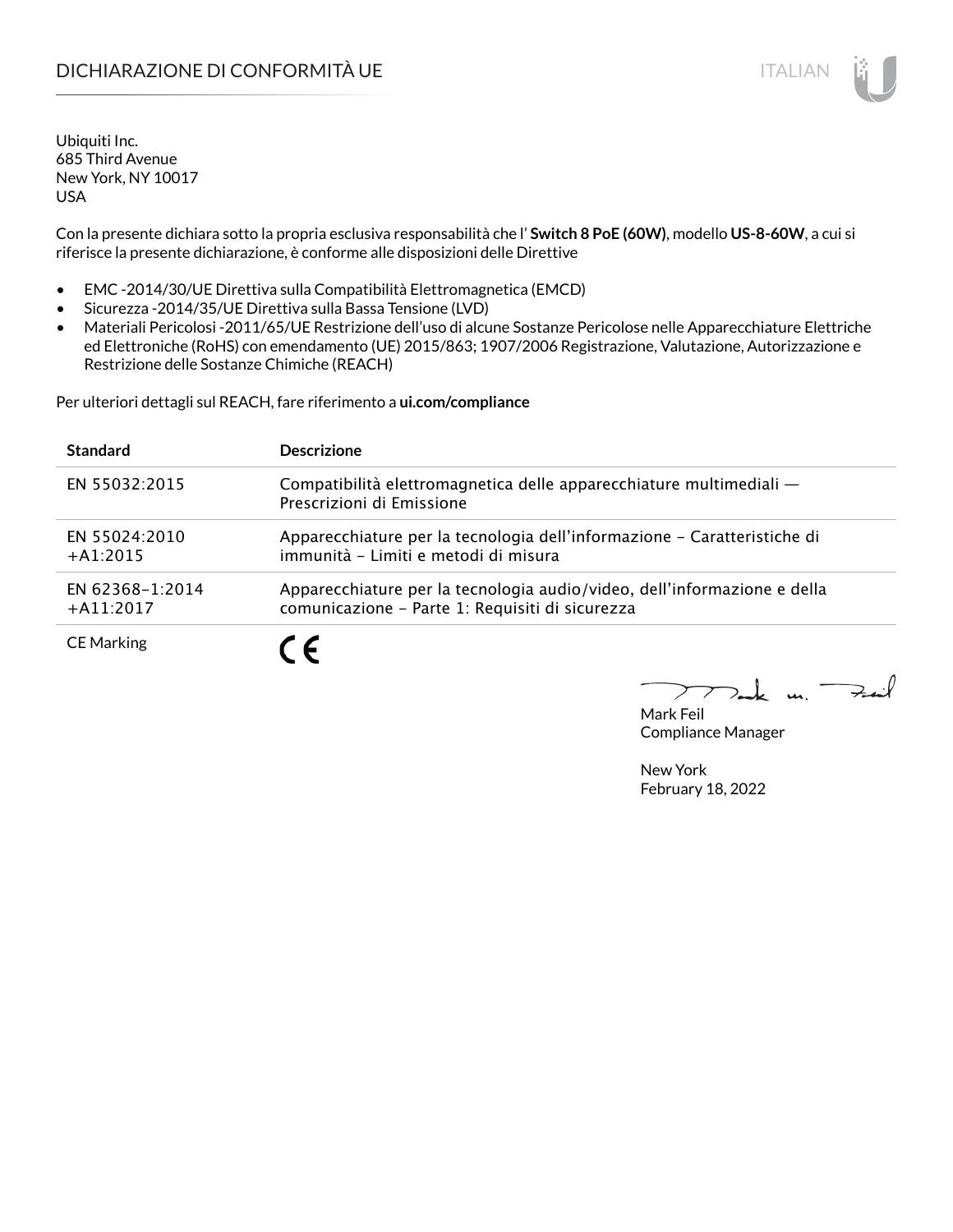# DÉCLARATION DE CONFORMITÉ UE EN ENCHANGEMENT DE CONFORMITÉ UNE ENCHANGEMENT DE CONFORMITÉ UNE ENCHANGEMENT DE

Ubiquiti Inc. 685 Third Avenue New York, NY 10017 USA

Déclare par la présente, sous notre seule responsabilité, que l'**Switch 8 PoE (60W)**, modèle **US-8-60W**, auquel se rapporte cette déclaration, est conforme aux dispositions des Directives

- EMC -2014/30/EU Directive sur la Compatibilité Electromagnétique (EMCD)
- Sécurité -2014/35/EU Directive sur la Basse Tension (LVD)
- Matières dangereuses -2011/65/UE Restriction de l'utilisation de Certaines Substances Dangereuses dans les Equipements Electriques et Electroniques (RoHS) avec amendement (EU) 2015/863 ; 1907/2006 Enregistrement, Evaluation, Autorisation et Restriction des Produits Chimiques (REACH)

Pour plus de détails sur le règlement REACH, veuillez consulter le site **ui.com/compliance**

| <b>Normes</b>                   | La description                                                                                                               |
|---------------------------------|------------------------------------------------------------------------------------------------------------------------------|
| EN 55032:2015                   | Compatibilité électromagnétique des équipements multimédia - Exigences<br>d'émission                                         |
| EN 55024:2010<br>$+41:2015$     | Appareils de traitement de l'information - Caractéristiques d'immunité -<br>Limites et méthodes de mesure                    |
| EN 62368-1:2014<br>$+$ A11:2017 | Equipements des technologies de l'audio/vidéo, de l'information et de la<br>communication - Partie 1 : exigences de sécurité |
| <b>CE Marking</b>               |                                                                                                                              |

 $\Rightarrow$ .  $\ell$  $\mathbf{a}$ 

Mark Feil Compliance Manager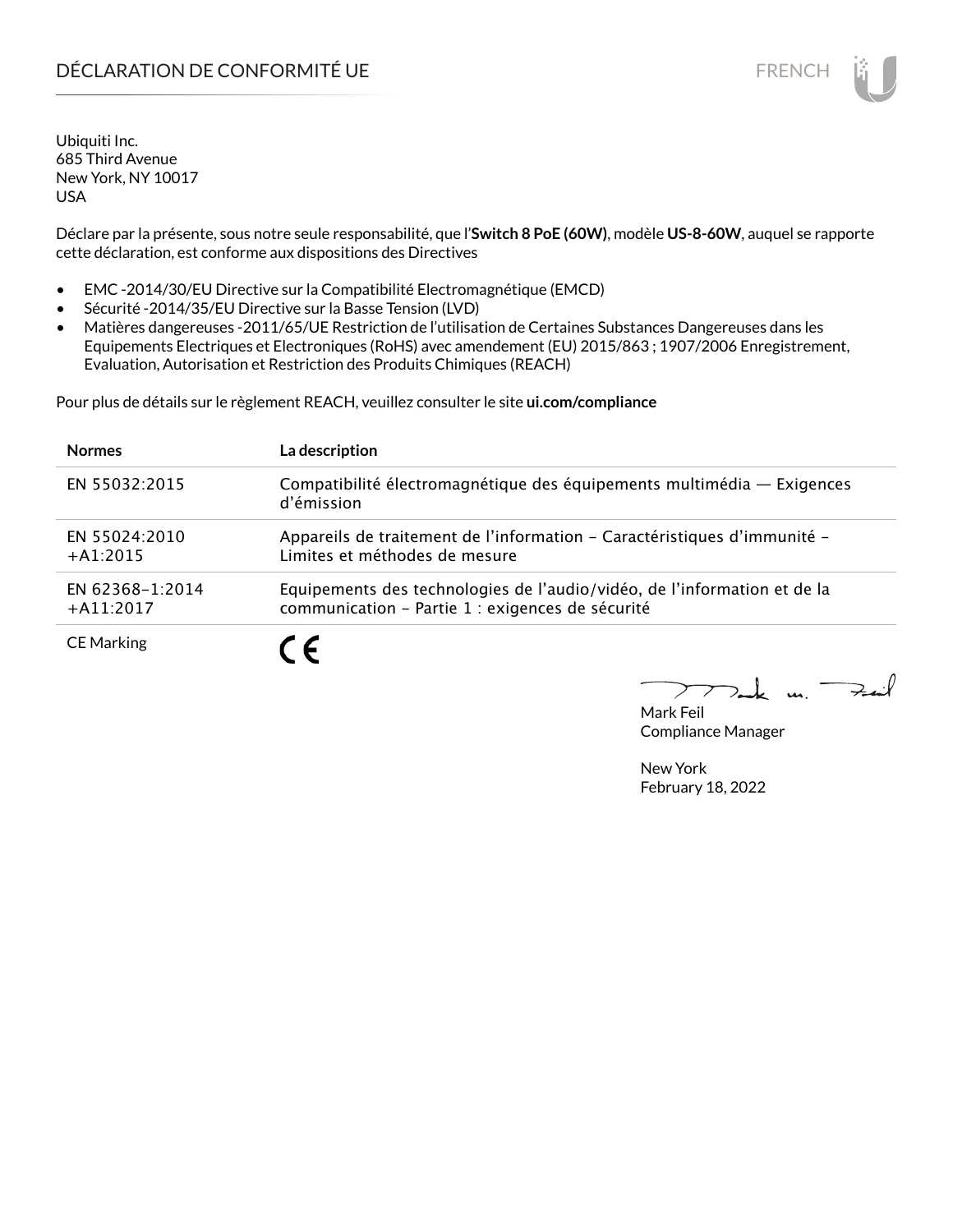Por la presente declaramos bajo nuestra exclusiva responsabilidad que el **Switch 8 PoE (60W)**, modelo **US-8-60W**, al que se refiere esta declaración, es conforme con las disposiciones de las Directivas

- EMC -2014/30/Directiva de Compatibilidad Electromagnética de la UE (EMCD)
- Seguridad -2014/35/Directiva de Baja Tensión de la UE (LVD)
- Materiales Peligrosos -2011/65/UE Restricción de la Utilización de Determinadas Sustancias Peligrosas en Aparatos Eléctricos y Electrónicos (RoHS) con la enmienda (UE) 2015/863; 1907/2006 Registro, Evaluación, Autorización y Restricción de Sustancias Químicas (REACH)

Para más detalles sobre el REACH, consulte **ui.com/compliance**

| <b>Estándares</b>               | Descripción                                                                                                          |
|---------------------------------|----------------------------------------------------------------------------------------------------------------------|
| EN 55032:2015                   | Compatibilidad electromagnética de equipos multimedia. Requisitos de emisión                                         |
| EN 55024:2010<br>$+ A1:2015$    | Equipos de tecnología de la información - Características de inmunidad -<br>Límites y métodos de medida              |
| EN 62368-1:2014<br>$+$ A11:2017 | Equipos de audio y vídeo, de tecnología de la información y de la comunicación<br>- Parte 1: Requisitos de seguridad |
| <b>CE Marking</b>               | $\overline{a}$                                                                                                       |

 $k$  un. Fail

Mark Feil Compliance Manager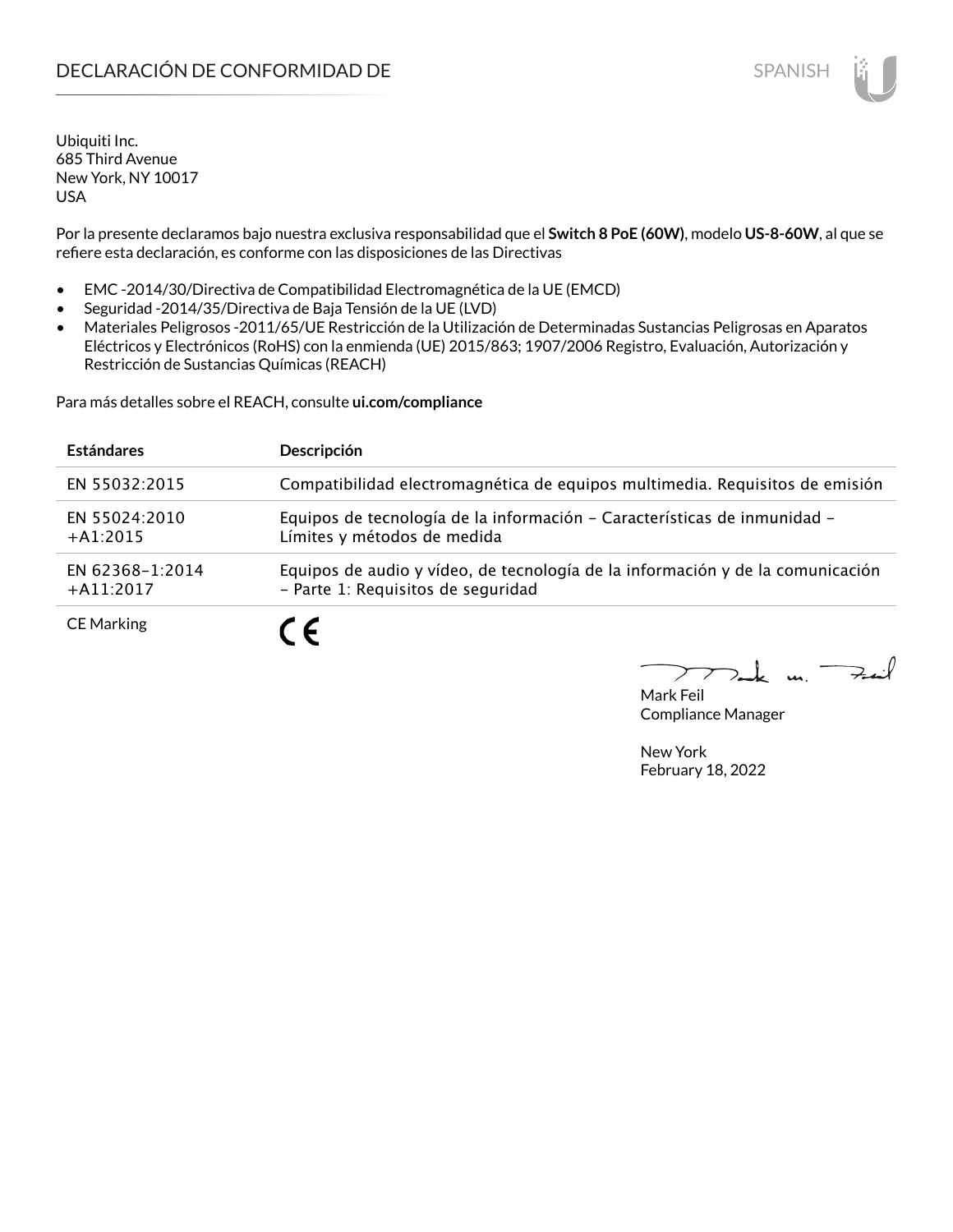### DECLARAȚIA DE CONFORMITATE UE EXTERNATION ANNO 1999 EN ANNO 1999 ROMANIAN

Ubiquiti Inc. 685 Third Avenue New York, NY 10017 USA

Prin prezenta declarăm sub răspunderea noastră exclusivă că "Switch 8 PoE (60W)", modelul US-8-60W, la care se referă această declarație, este în conformitate cu prevederile directivelor următoare:

- EMC -2014/30/EU Electromagnetic Compatibility Directive (EMCD) (Directiva UE privind compatibilitatea electromagnetică)
- Siguranță -2014/35/EU Low Voltage Directive (LVD) (Directiva UE privind joasa tensiune)
- Materiale periculoase -2011/65/EU Restriction of the Use of Certain Hazardous Substances in Electrical and Electronic Equipment (RoHS) with amendment (EU) 2015/863 (Directiva UE privind restricția utilizării anumitor substanțe periculoase în echipamentele electrice și electronice (RoHS) cu amendamentele ulterioare); 1907/2006 Registration, Evaluation, Authorization and Restriction of Chemicals (REACH) (Regulamentul Uniunii Europene privind înregistrarea, evaluarea si autorizarea produselor chimice)

Pentru detalii suplimentare referitoare la regulamentul REACH, vă rugăm să consultați site-ul **ui.com/compliance**

| <b>Standarde</b>                | <b>Descriere</b>                                                                                           |
|---------------------------------|------------------------------------------------------------------------------------------------------------|
| EN 55032:2015                   | Compatibilitatea electromagnetică a echipamentelor multimedia - Cerințe<br>privind emisiile                |
| EN 55024:2010<br>$+A1:2015$     | Echipamente pentru tehnologia informației. Caracteristici ale imunității. Limite<br>si metode de măsurare  |
| EN 62368-1:2014<br>$+$ A11:2017 | Echipamente tehnologice audio / video, informaționale și de comunicații. Partea<br>1: Cerinte de sigurantă |
| <b>CE Marking</b>               | C F                                                                                                        |

m. Fail

Mark Feil Compliance Manager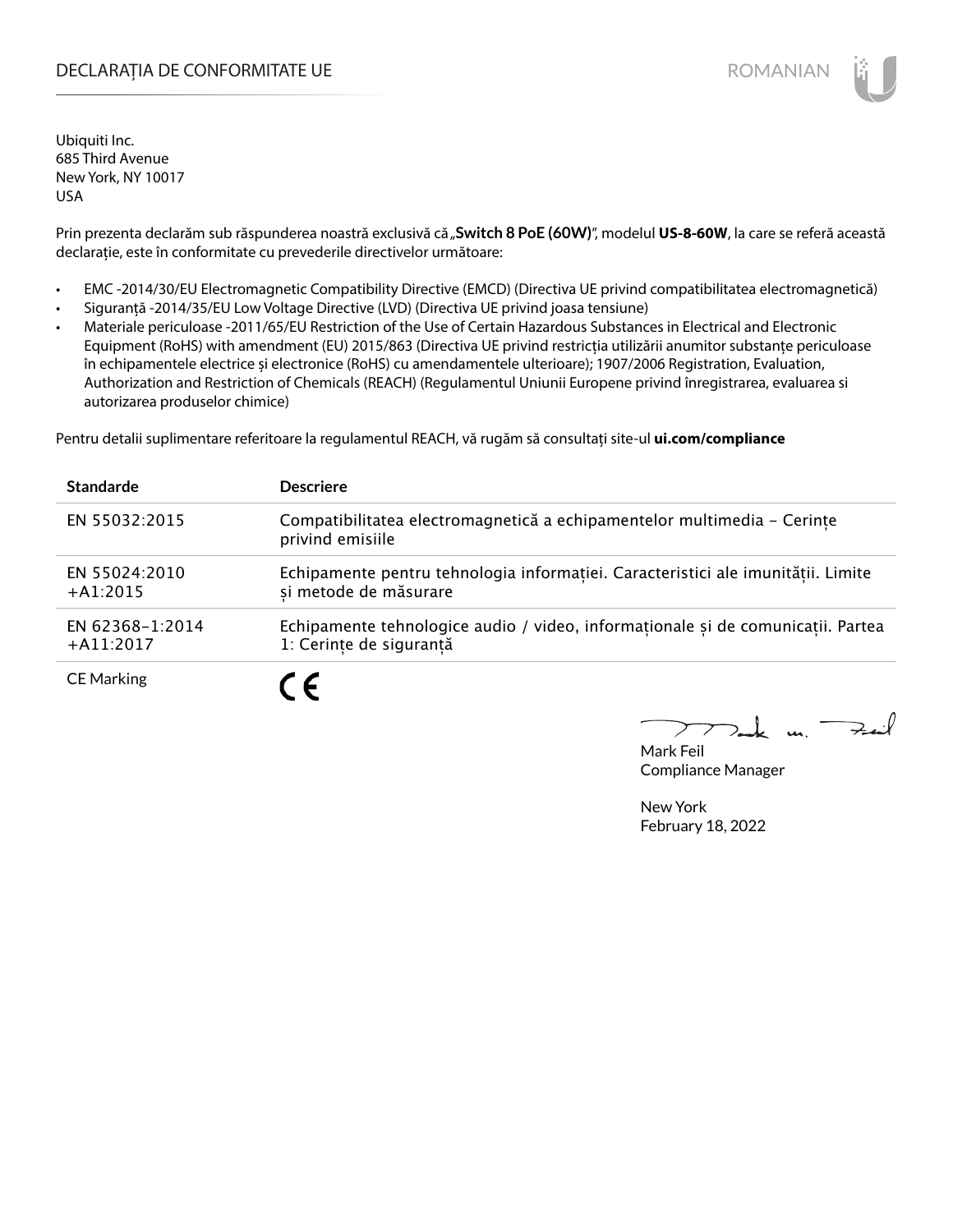## DEKLARACJA ZGODNOŚCI UE POLISH POLISH

Ubiquiti Inc. 685 Third Avenue New York, NY 10017 USA

Niniejszym oświadczam z naszą wyłączną odpowiedzialnością, że **Switch 8 PoE (60W)**, model **US-8-60W**, do którego odnosi się niniejsza deklaracja, jest zgodny z przepisami Dyrektyw

- EMC -2014/30/Dyrektywa Zgodności Elektromagnetycznej UE (EMCD)
- Bezpieczeństwo -2014/35/Dyrektywa Niskiego Napięcia UE (LVD)
- Materiały Niebezpieczne -2011/65/Restrykcje Dotyczące Użycia NIektórych Niebezpiecznych Substancji w Sprzęcie Elektrycznym i Elektronicznym UE (RoHS) ze zmianą (UE) 2015/863; 1907/2006 Rejestracja, Ocena, Zezwolenie i Restrykcje Dotyczące Chemikaliów (REACH)

Aby uzyskać dodatkowe informacje REACH, należy przejść do **ui.com/compliance**

| Normy                           | <b>Opis</b>                                                                                                      |
|---------------------------------|------------------------------------------------------------------------------------------------------------------|
| EN 55032:2015                   | Kompatybilność elektromagnetyczna sprzętu multimedialnego – Wymagania<br>emisyjne                                |
| EN 55024:2010<br>$+41:2015$     | Sprzęt technologii informatycznej – Charakterystyka odporności – Limity i<br>metody pomiarowe                    |
| EN 62368-1:2014<br>$+$ A11:2017 | Audio/wideo, sprzęt technologii informatycznej i komunikacyjnej – Część 1:<br>Wymagania dotyczące bezpieczeństwa |
| <b>CE Marking</b>               |                                                                                                                  |

 $\Rightarrow$ .  $\ell$  $\mathbf{A}$ 

Mark Feil Compliance Manager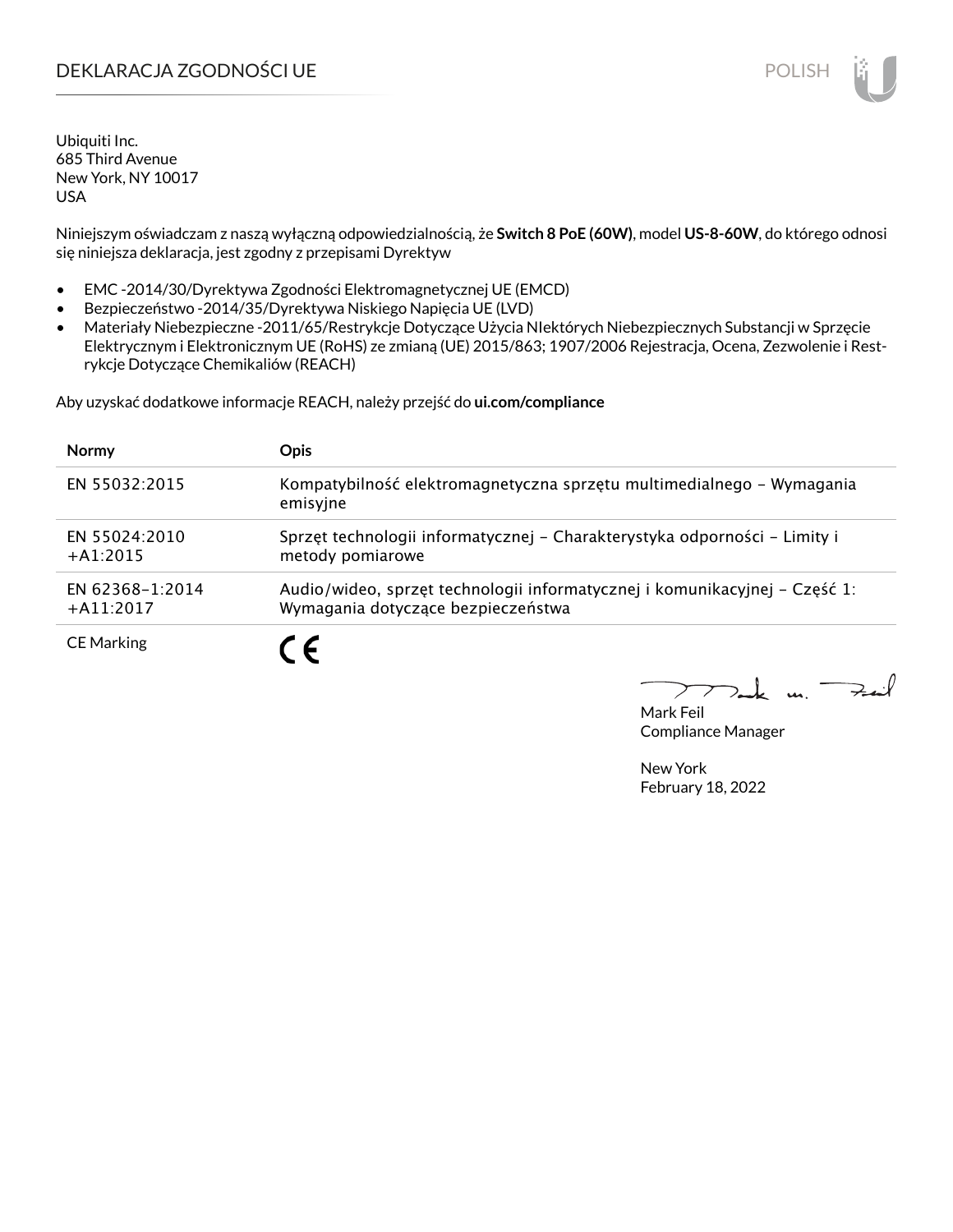## IZJAVA EU O SKLADNOSTI SLOVENIAN

Ubiquiti Inc. 685 Third Avenue New York, NY 10017 USA

S tem dokumentom na lastno odgovornost izjavljamo, da je naprava **Switch 8 PoE (60W)**, model **US-8-60W**, na katerega se ta izjava nanaša, v skladu z določbami naslednjih direktiv:

- EMC -2014/30/EU Direktiva o elektromagnetni združljivosti (EMCD)
- Varnost -2014/35/EU Direktiva o nizkonapetostni opremi (LVD)
- Nevarne snovi -2011/65/EU Direktiva o omejevanju uporabe nekaterih nevarnih snovi v električni in elektronski opremi (RoHS) s spremembo (EU) 2015/863; 1907/2006 Uredba o registraciji, evalvaciji, avtorizaciji in omejevanju kemikalij (REACH)

Več podrobnosti o REACH uredbi si poglejte na **ui.com/compliance**

| <b>Standardi</b>               | <b>Opis</b>                                                                                                          |
|--------------------------------|----------------------------------------------------------------------------------------------------------------------|
| EN 55032:2015                  | Elektromagnetna združljivost večpredstavnostne opreme - Zahteve glede<br>elektromagnetnega sevanja                   |
| EN 55024:2010<br>$+41:2015$    | Oprema za informacijsko tehnologijo - Karakteristike odpornosti proti motnjam<br>- Mejne vrednosti in merilne metode |
| EN 62368-1:2014<br>$+A11:2017$ | Oprema za avdio/video, informacijsko in komunikacijsko tehnologijo – 1. del:<br>Varnostne zahteve                    |
| <b>CE Marking</b>              | C F                                                                                                                  |

 $k$  un  $\rightarrow$ 

Mark Feil Compliance Manager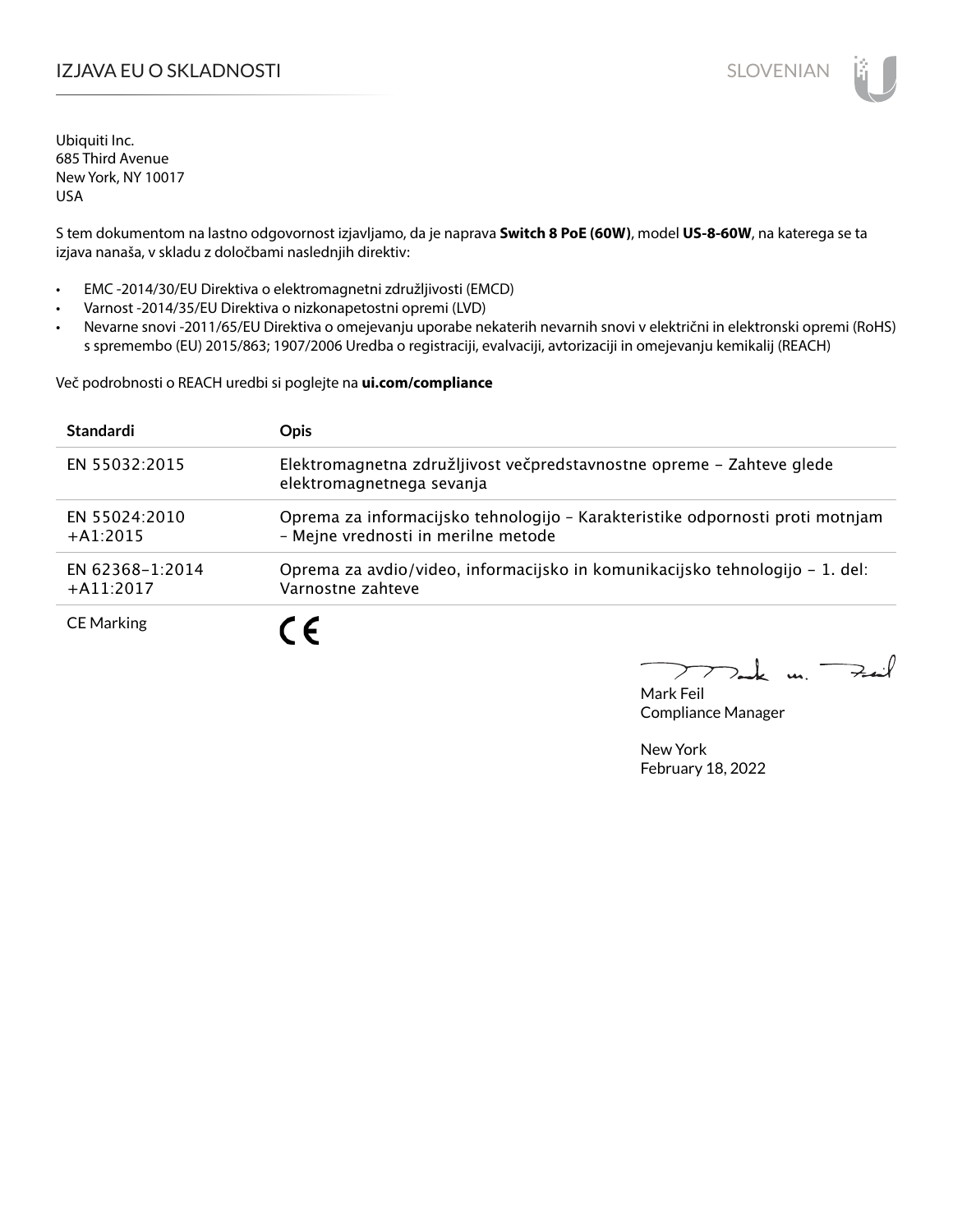

Διά του παρόντος δηλώνουμε με αποκλειστική ευθύνη μας ότι το **Switch 8 PoE (60W)**, μοντέλο **US-8-60W**, στο οποίο αναφέρεται η παρούσα δήλωση, είναι σύμφωνο με τις διατάξεις των Οδηγιών

- EMC Οδηγία Ηλεκτρομαγνητικής Συμβατότητας (EMCD) 2014/30/ΕΕ
- Ασφάλεια Οδηγία Χαμηλής Τάσης (LVD) 2014/35/ΕΕ
- Επικίνδυνα Υλικά Περιορισμός της Χρήσης Ορισμένων Επικίνδυνων Ουσιών σε Ηλεκτρικό και Ηλεκτρονικό Εξοπλισμό (RoHS) 2011/65/ΕΕ με τροποποίηση (ΕΕ) 2015/863. Καταχώριση, Αξιολόγηση, Εξουσιοδότηση και Περιορισμός Χημικών Ουσιών (REACH) 1907/2006

Για περισσότερες λεπτομέρειες σχετικά με το REACH, παρακαλούμε ανατρέξτε στη διεύθυνση **ui.com/compliance**

| Πρότυπα                         | Περιγραφή                                                                                             |
|---------------------------------|-------------------------------------------------------------------------------------------------------|
| EN 55032:2015                   | Ηλεκτρομαγνητική συμβατότητα εξοπλισμού πολυμέσων - Απαιτήσεις<br>εκπομπών                            |
| EN 55024:2010<br>$+41:2015$     | Εξοπλισμός τεχνολογίας πληροφοριών - Χαρακτηριστικά θωράκισης - Όρια<br>και μέθοδοι μέτρησης          |
| EN 62368-1:2014<br>$+$ A11:2017 | Εξοπλισμός τεχνολογίας ήχου/εικόνας, πληροφορικής και επικοινωνιών -<br>Μέρος 1: Απαιτήσεις ασφάλειας |
| <b>CE Marking</b>               |                                                                                                       |

لنعية  $\mathbf{a}$ 

Mark Feil Compliance Manager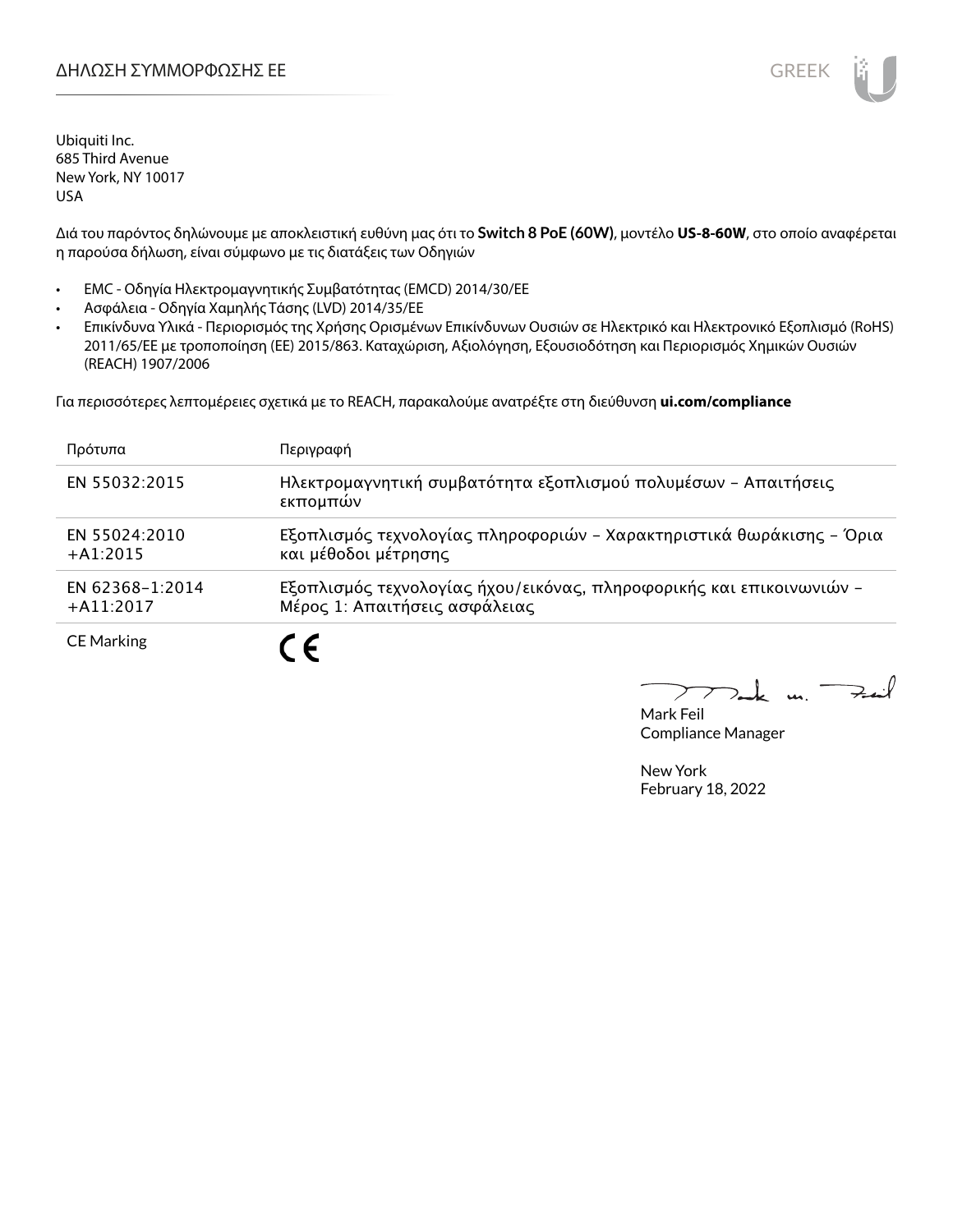# EÚ VYHLÁSENIE O SÚHLASE SLOVAK SLOVAK

Ubiquiti Inc. 685 Third Avenue New York, NY 10017 USA

Týmto prehlasuje, na našu výlučnú zodpovednosť, že **Switch 8 PoE (60W)**, model **US-8-60W**, ktorého sa toto vyhlásenie týka, je v súlade s ustanoveniami Smerníc

- EMC -2014/30/EÚ Smernica o Elektromagnetickej Kompatibilite (EMCD)
- Bezpečnosť -2014/35/EÚ Smernica o Nízkom Napätí (LVD)
- Nebezpečné Materiály -2011/65/EÚ Obmedzenie Používania Určitých Nebezpečných Látok v Elektrických a Elektronických Zariadeniach (RoHS) s dodatkom (EÚ) 2015/863; 1907/2006 Registrácia, Hodnotenie, Autorizácia a Obmedzenie chemikálií (REACH)

Ďalšie informácie o REACH môžete nájsť na **ui.com/compliance**

| Štandardy                       | <b>Popis</b>                                                                                        |
|---------------------------------|-----------------------------------------------------------------------------------------------------|
| EN 55032:2015                   | Elektromagnetická kompatibilita multimediálnych zariadení - emisné<br>požiadavky                    |
| EN 55024:2010<br>$+A1:2015$     | Zariadenia informačných technológií – Charakteristiky odolnosti – Limity a<br>metódy merania        |
| EN 62368-1:2014<br>$+$ A11:2017 | Zariadenia audio/video, informačnej a komunikačnej technológie – časť 1:<br>Bezpečnostné požiadavky |
| <b>CE Marking</b>               |                                                                                                     |

Fail k m.  $\mathcal{I}$ 

Mark Feil Compliance Manager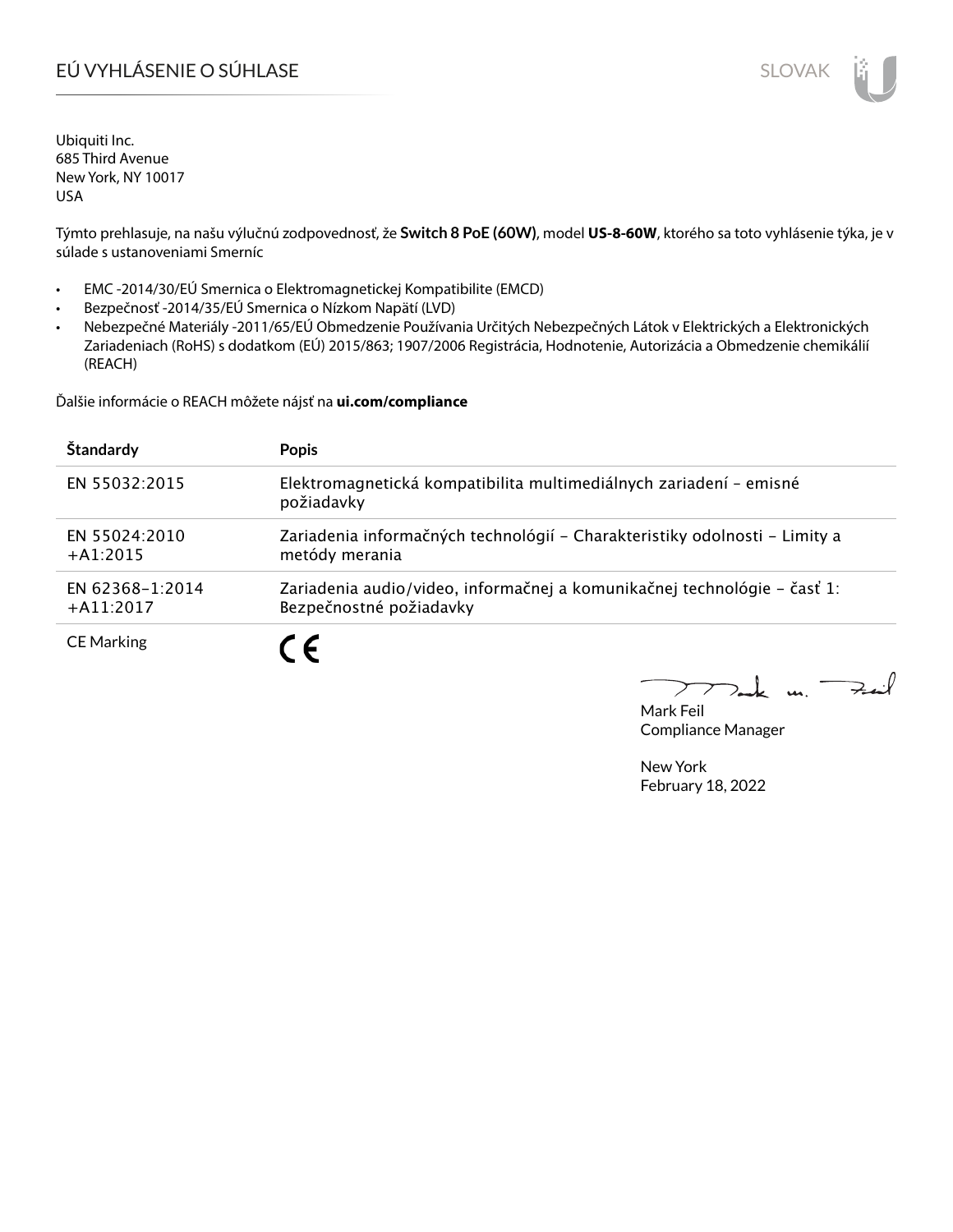### ES ATBILSTĪBAS DEKLARĀCIJA LATVIAN

Ubiquiti Inc. 685 Third Avenue New York, NY 10017 USA

Vienīgi uz savu atbildību deklarējam, ka iekārtas "**Switch 8 PoE (60W)**" modelis "**US-8-60W**", uz ko attiecas šī deklarācija, atbilst šādu direktīvu noteikumiem:

- elektromagnētiskā saderība 2014/30/ES Elektromagnētiskās saderības direktīva (EMCD);
- drošība 2014/35/ES Zemsprieguma direktīva (LVD);
- bīstami materiāli 2011/65/ES Atsevišķu bīstamu ķīmisko vielu izmantošanas ierobežojumi elektriskajās un elektroniskajās iekārtās (RoHS) ar grozījumu (ES) 2015/863; 1907/2006 Ķīmisko vielu reģistrēšana, novērtēšana, atļaušana un ierobežošana (REACH).

Papildinformāciju par REACH lūdzam skatīt tīmekļa vietnē **ui.com/compliance**

| <b>Standarti</b>                | <b>Apraksts</b>                                                                                                |
|---------------------------------|----------------------------------------------------------------------------------------------------------------|
| EN 55032:2015                   | Multivides iekārtu elektromagnētiskā saderība - Emisijai piemērojamās prasības                                 |
| EN 55024:2010<br>$+A1:2015$     | Informācijas tehnoloģijas iekārtas - Traucējumnoturības raksturlielumi -<br>Robežvērtības un mērīšanas metodes |
| EN 62368-1:2014<br>$+$ A11:2017 | Audio/video, informācijas un komunikācijas tehnoloģiju aprīkojums - 1. daļa:<br>Drošības prasības              |
| <b>CE Marking</b>               |                                                                                                                |

 $k$  un  $\rightarrow$ 

Mark Feil Compliance Manager